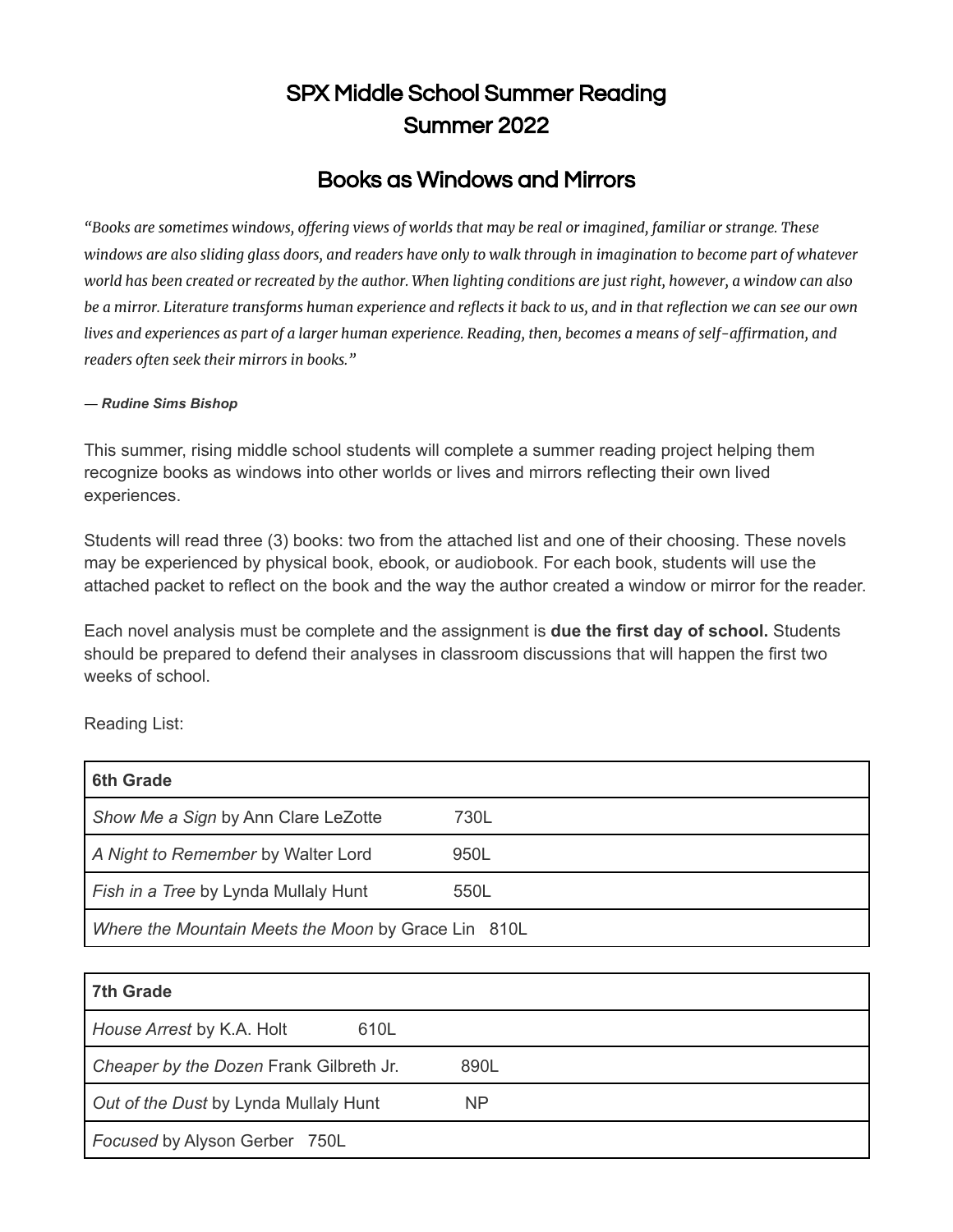| 8th Grade                                           |       |  |  |
|-----------------------------------------------------|-------|--|--|
| Long Way Down by Jason Reynolds                     | 720L  |  |  |
| The Sword in the Stone by T.H. White                | 1120L |  |  |
| Stepping On the Cracks by Mary Downing Hahn<br>780L |       |  |  |
| When Stars Are Scattered by Victoria Jamieson 530L  |       |  |  |

"As much as kids need books to be mirrors, kids need books to be windows. Kids who always see themselves in books need to be able to see things from other viewpoints." GRACE LIN – TEDXTALK

Use this **Glossary** to help you answer the questions for each book:

**Windows** are books that let us see into the lives and worlds of others, allowing us to better understand other people and develop empathy and compassion.

**Mirrors** are books that help us to see our lives and experiences in a different, but familiar, way. These stories help us to better understand our place in the world and help us feel less alone.

**Theme** is the universal idea or message explored in a work of literature. Examples of theme include war, love, revenge, friendship, redemption, forgiveness, etc.

**Characterization** is the way an author introduces, describes, and develops a character in a work of fiction.

**Imagery** is the way an author "paints a picture" in the reader's mind. Using descriptive language and triggering the senses allows the author to put the reader in the scene or mind of a character.

**Personification** is using human traits to describe non-human things. Author's use this literary device to help illustrate human behavior and emotions.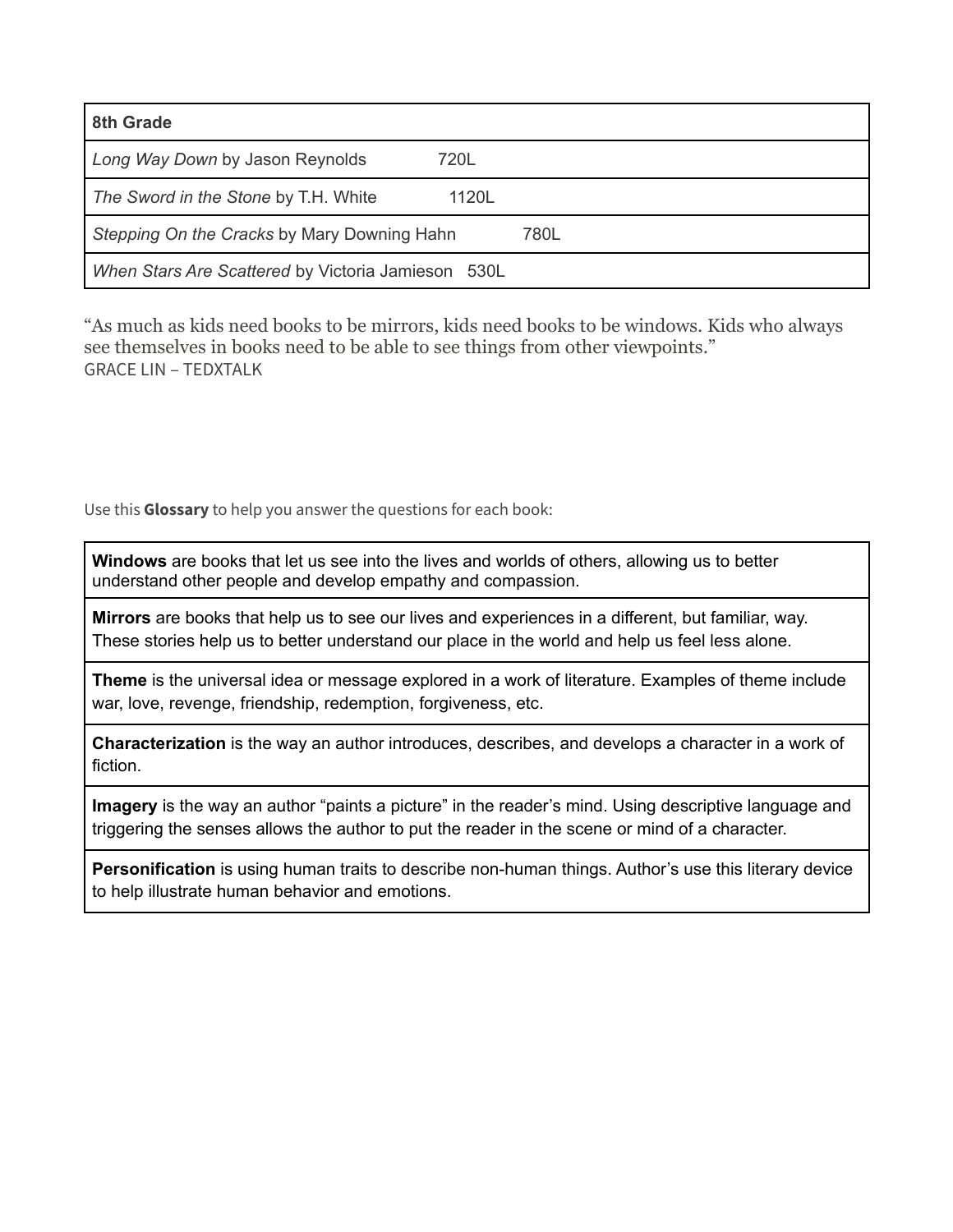### SPX Middle School Summer Reading Summer 2022 Books as Windows and Mirrors Reflection

Complete the following form for each book. All three are due on the first day of school. Please write legibly, in complete sentences with correct spelling and grammar. You may type your responses and paste them below.

Name and Author of **Book 1**: \_\_\_\_\_\_\_\_\_\_\_\_\_\_\_\_\_\_\_\_\_\_\_\_\_\_\_\_\_\_\_\_\_\_\_\_\_\_\_

This book acted as a \_\_\_\_\_\_\_\_\_\_\_\_\_\_\_\_\_\_\_\_\_\_\_ for me.

(mirror or window)

Explain how this book serves as a mirror or window for you. Give details from the text to support your opinion.

Choose one literary device (theme, characterization, imagery, personification) and describe how the author uses it to create a mirror or window for their reader.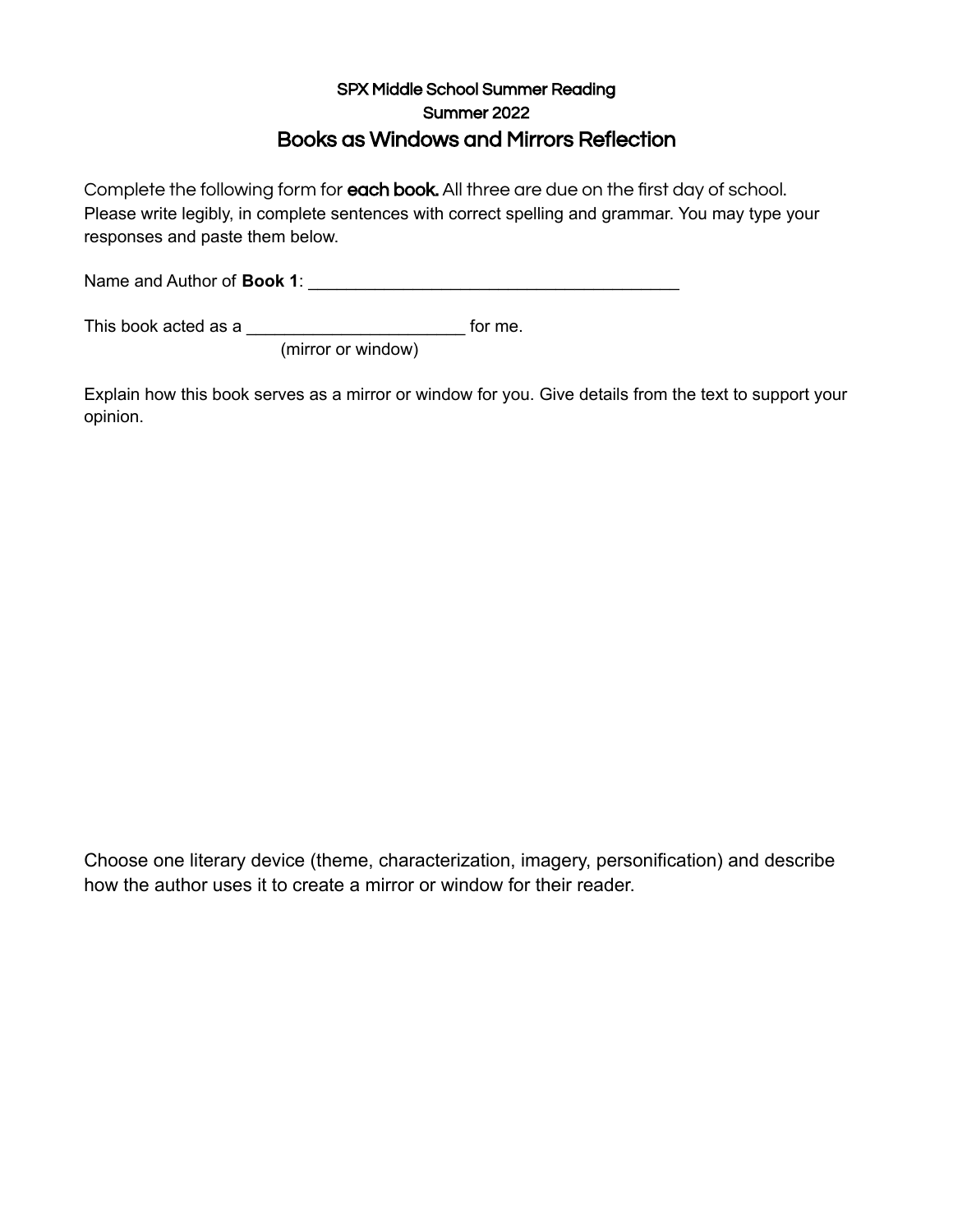### SPX Middle School Summer Reading Summer 2022 Books as Windows and Mirrors Reflection

Complete the following form for each book. All three are due on the first day of school. Please write legibly, in complete sentences with correct spelling and grammar. You may type your responses and paste them below.

Name and Author of **Book 2**: \_\_\_\_\_\_\_\_\_\_\_\_\_\_\_\_\_\_\_\_\_\_\_\_\_\_\_\_\_\_\_\_\_\_\_\_\_\_\_

This book acted as a \_\_\_\_\_\_\_\_\_\_\_\_\_\_\_\_\_\_\_\_\_\_\_ for me.

(mirror or window)

Explain how this book serves as a mirror or window for you. Give details from the text to support your opinion.

Choose one literary device (theme, characterization, imagery, personification) and describe how the author uses it to create a mirror or window for their reader.